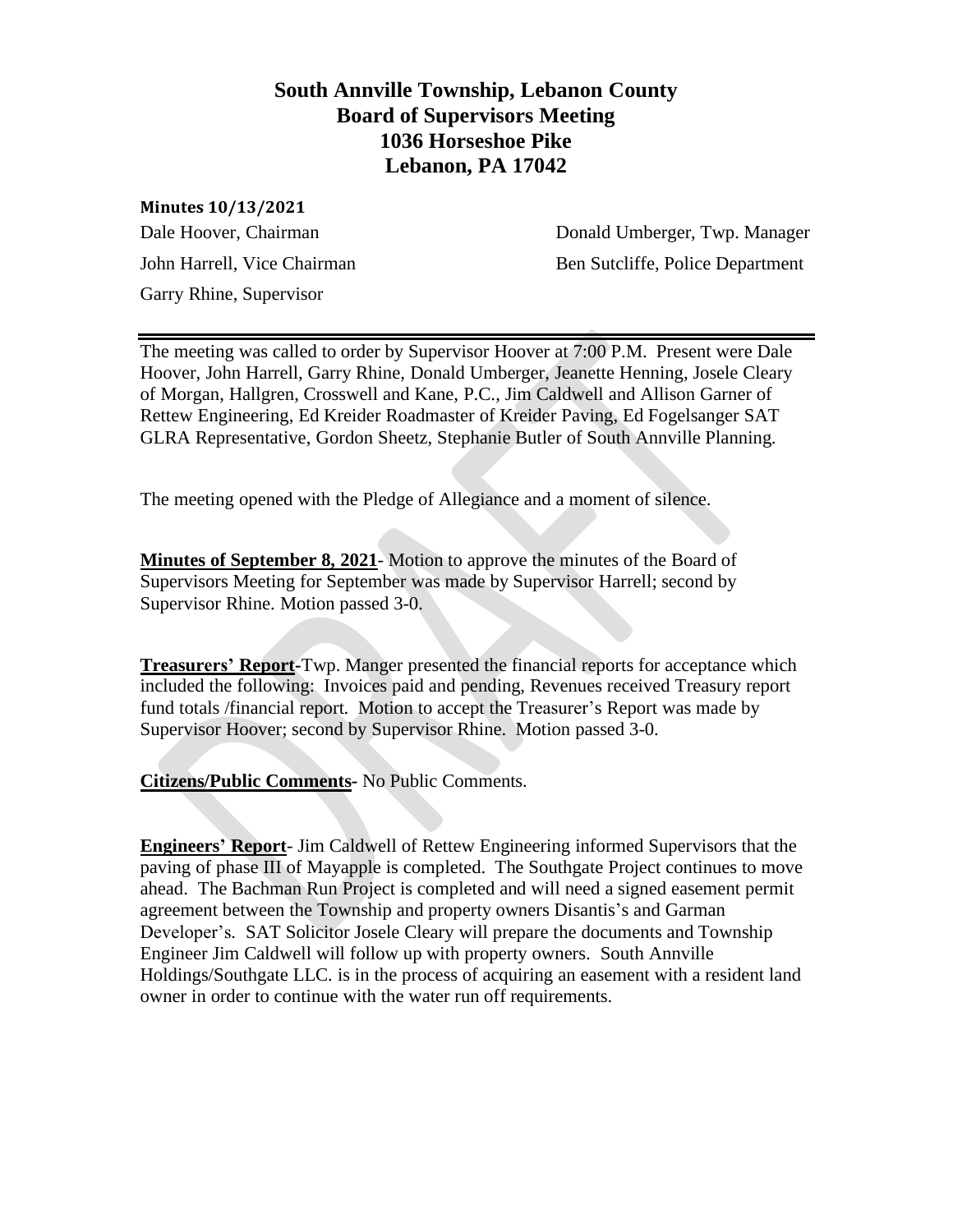**Managers' Report**- Township Manager, Donald Umberger along with Jeanette Henning informed Supervisors of the following: The proposed Community Benefit Agreement (\$250,000 payable in two installments of \$125,000 each) between Township and NP South Annville, LLC., is ready for acceptance. Representatives from DHL gave a brief presentation explaining their future plans/timeline for their three warehouses. A signed (Lebanon County Sewage Authority and SATA) request for an exemption of a Sewer Planning Module for Northpoint has been received. The request from Ware Haus to consider their planning module was moved to next month Board of Supervisor meeting. Solicitor Cleary will prepare a solar power ordinance draft for consideration at the November Board of Supervisors meeting. One bid (Ed Kreider Paving) for South Annville Township's Road Maintenance was opened. Board of Supervisors will take the bid into consideration and possibly award at the November meeting. Carl Graybill has given notice of his resignation from the SAT Planning Commission. With Mr. Graybill's resignation, Jordon Good a resident of South Annville has volunteered to sit on the SAT Planning Commission. The SAT Zoning Hearing Board delayed the scheduled hearing between the Township and Ms. Henise because of a clerical error by Ms. Henise. Attorney Harlan asked for a new hearing date. A report by EMS – First Aid and Safety Patrol Ambulance which is located within Palm City Trailer Park stated that the calls are approximately 125 per month.

Solicitor Cleary will work with Lebanon County Planning in considering a building permit request by the McCormick's for their property located in the Mount Wilson area. Solicitor Cleary updated the Supervisors on the condemnation of JanLan with the recommendation for continuing the condemnation process.

## **ACTION ITEMS**

Township Solicitor Cleary opened the public hearing to designate the Land as a LERTA District. After a brief explanation on hearing procedures, Solicitor Cleary asked for public comments which was commented on by Council for NP South Annville,LLC. SAT resident, Gordon Waldhausen mentioned his letter of comments that was sent to the Board of Supervisors for the July 2021 meeting. Motion by Supervisor Harrell to close the Hearing; second by Supervisor Rhine. Motion passed 3-0.

Motion by Supervisor Harrell to adopt Ordinance #10-13-21-1 LERTA for the Northpoint Project, which was duly advertised and available for public inspection at Township Offices; along with the authorize the execution of the Community Benefit Agreement between Township and NP South Annville, LLC.; second by Supervisor Hoover. Motion passed 3-0.

Motion by Supervisor Hoover to accept the Community Benefit Agreement between Township and North Point South Annville, LLC.; second by Supervisor Rhine. Motion passed 3-0.